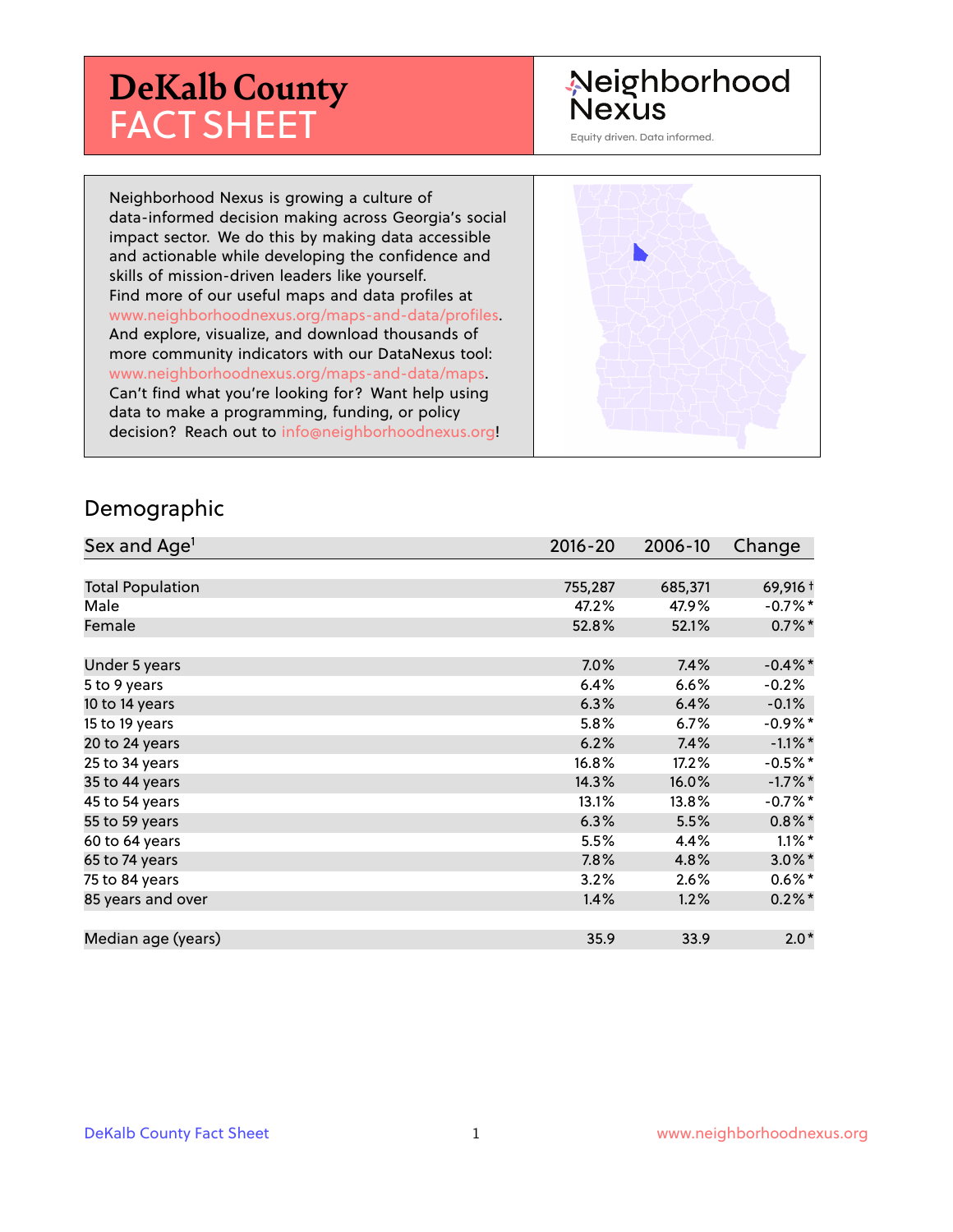## Demographic, continued...

| Race <sup>2</sup>                                            | $2016 - 20$ | 2006-10 | Change      |
|--------------------------------------------------------------|-------------|---------|-------------|
| <b>Total population</b>                                      | 755,287     | 685,371 | 69,916 +    |
| One race                                                     | 95.6%       | 98.7%   | $-3.1\%$ *  |
| White                                                        | 33.5%       | 34.3%   | $-0.8\%$ *  |
| <b>Black or African American</b>                             | 53.3%       | 55.0%   | $-1.7%$ *   |
| American Indian and Alaska Native                            | 0.9%        | 0.2%    | $0.7%$ *    |
| Asian                                                        | 6.2%        | 5.0%    | $1.2\%$ *   |
| Native Hawaiian and Other Pacific Islander                   | 0.1%        | 0.0%    | $0.0\%$ *   |
| Some other race                                              | 1.8%        | 4.2%    | $-2.5%$ *   |
| Two or more races                                            | 4.4%        | 1.3%    | $3.1\%$ *   |
| Race alone or in combination with other race(s) <sup>3</sup> | $2016 - 20$ | 2006-10 | Change      |
| Total population                                             | 755,287     | 685,371 | 69,916+     |
| White                                                        | 36.3%       | 35.2%   | $1.1\%$ *   |
| <b>Black or African American</b>                             | 55.4%       | 55.7%   | $-0.2\%$ *  |
| American Indian and Alaska Native                            | 2.2%        | 0.6%    | $1.6\%$ *   |
| Asian                                                        | 7.3%        | 5.4%    | $1.8\%$ *   |
| Native Hawaiian and Other Pacific Islander                   | 0.1%        | 0.1%    | $0.1\%$ *   |
| Some other race                                              | 3.6%        | 4.4%    | $-0.8\%$ *  |
| Hispanic or Latino and Race <sup>4</sup>                     | $2016 - 20$ | 2006-10 | Change      |
| Total population                                             | 755,287     | 685,371 | 69,916+     |
| Hispanic or Latino (of any race)                             | 8.4%        | 9.3%    | $-0.8%$ +   |
| Not Hispanic or Latino                                       | 91.6%       | 90.7%   | $0.8%$ +    |
| White alone                                                  | 29.1%       | 29.8%   | $-0.7%$ *   |
| Black or African American alone                              | 52.8%       | 54.5%   | $-1.6\%$ *  |
| American Indian and Alaska Native alone                      | 0.2%        | 0.1%    | $0.1\%$ *   |
| Asian alone                                                  | 6.1%        | 4.9%    | $1.2\%$ *   |
| Native Hawaiian and Other Pacific Islander alone             | 0.1%        | $0.0\%$ | $0.0\%$ *   |
| Some other race alone                                        | 0.4%        | 0.3%    | $0.1\%$ *   |
| Two or more races                                            | 2.9%        | 1.2%    | $1.8\%$ *   |
| U.S. Citizenship Status <sup>5</sup>                         | $2016 - 20$ | 2006-10 | Change      |
| Foreign-born population                                      | 120,499     | 111,640 | 8,859*      |
| Naturalized U.S. citizen                                     | 43.5%       | 31.7%   | $11.8\%$ *  |
| Not a U.S. citizen                                           | 56.5%       | 68.3%   | $-11.8\%$ * |
|                                                              | $2016 - 20$ | 2006-10 |             |
| Citizen, Voting Age Population <sup>6</sup>                  |             |         | Change      |
| Citizen, 18 and over population                              | 522,342     | 451,158 | 71,184*     |
| Male                                                         | 45.6%       | 45.2%   | 0.3%        |
| Female                                                       | 54.4%       | 54.8%   | $-0.3\%$ *  |
|                                                              |             |         |             |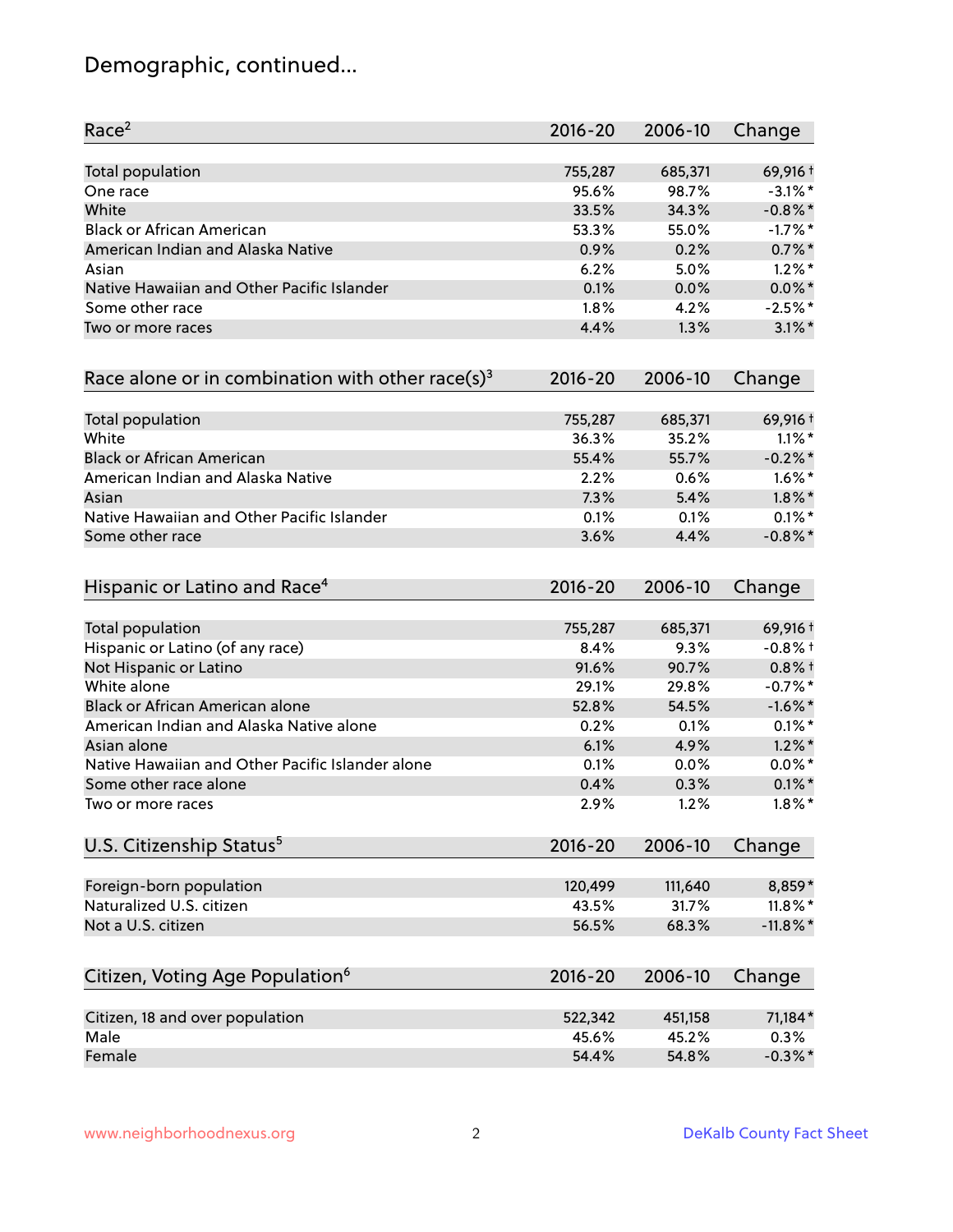#### Economic

| Income <sup>7</sup>                                 | 2016-20  | 2006-10 | Change     |
|-----------------------------------------------------|----------|---------|------------|
|                                                     |          |         |            |
| All households                                      | 283,799  | 264,837 | 18,962*    |
| Less than \$10,000                                  | 5.9%     | 7.9%    | $-2.0\%$ * |
| \$10,000 to \$14,999                                | 3.1%     | 4.8%    | $-1.7\%$ * |
| \$15,000 to \$24,999                                | 8.2%     | 10.5%   | $-2.3\%$ * |
| \$25,000 to \$34,999                                | 9.3%     | 10.5%   | $-1.3\%$ * |
| \$35,000 to \$49,999                                | 12.4%    | 15.0%   | $-2.6\%$ * |
| \$50,000 to \$74,999                                | 17.1%    | 19.0%   | $-1.9%$ *  |
| \$75,000 to \$99,999                                | 11.9%    | 11.5%   | 0.4%       |
| \$100,000 to \$149,999                              | 14.9%    | 11.3%   | $3.6\%$ *  |
| \$150,000 to \$199,999                              | 7.3%     | 4.5%    | $2.8\%$ *  |
| \$200,000 or more                                   | 9.9%     | 4.9%    | $5.0\%$ *  |
| Median household income (dollars)                   | 65,116   | 51,349  | 13,767*    |
| Mean household income (dollars)                     | 95,218   | 70,925  | 24,294*    |
| With earnings                                       | 83.0%    | 85.1%   | $-2.1\%$ * |
| Mean earnings (dollars)                             | 97,124   | 71,515  | 25,609*    |
| <b>With Social Security</b>                         | 24.0%    | 18.2%   | $5.8\%$ *  |
| Mean Social Security income (dollars)               | 19,437   | 14,875  | 4,562*     |
| With retirement income                              | 17.9%    | 12.8%   | $5.0\%$ *  |
| Mean retirement income (dollars)                    | 28,847   | 22,538  | $6,309*$   |
| With Supplemental Security Income                   | 4.4%     | 2.9%    | $1.6\%$ *  |
| Mean Supplemental Security Income (dollars)         | 9,831    | 8,193   | $1,638*$   |
| With cash public assistance income                  | 1.5%     | 1.5%    | $-0.0%$    |
| Mean cash public assistance income (dollars)        | 2,955    | 3,103   | $-149$     |
| With Food Stamp/SNAP benefits in the past 12 months | 12.9%    | 8.8%    | 4.0%*      |
|                                                     |          |         |            |
| Families                                            | 164,226  | 156,041 | 8,185*     |
| Less than \$10,000                                  | 3.8%     | 5.6%    | $-1.8\%$ * |
| \$10,000 to \$14,999                                | 1.8%     | 3.7%    | $-1.9%$ *  |
| \$15,000 to \$24,999                                | 6.9%     | 8.9%    | $-2.0\%$ * |
| \$25,000 to \$34,999                                | 7.6%     | 9.4%    | $-1.8\%$ * |
| \$35,000 to \$49,999                                | 10.7%    | 13.8%   | $-3.1\%$ * |
| \$50,000 to \$74,999                                | 15.3%    | 18.8%   | $-3.5%$ *  |
| \$75,000 to \$99,999                                | 12.6%    | 12.7%   | $-0.0%$    |
| \$100,000 to \$149,999                              | $17.8\%$ | 14.2%   | $3.6\%$ *  |
| \$150,000 to \$199,999                              | 9.4%     | 6.1%    | $3.4\%$ *  |
| \$200,000 or more                                   | 14.0%    | 6.8%    | $7.2\%$ *  |
| Median family income (dollars)                      | 82,234   | 60,718  | 21,516*    |
| Mean family income (dollars)                        | 114,533  | 83,167  | 31,367*    |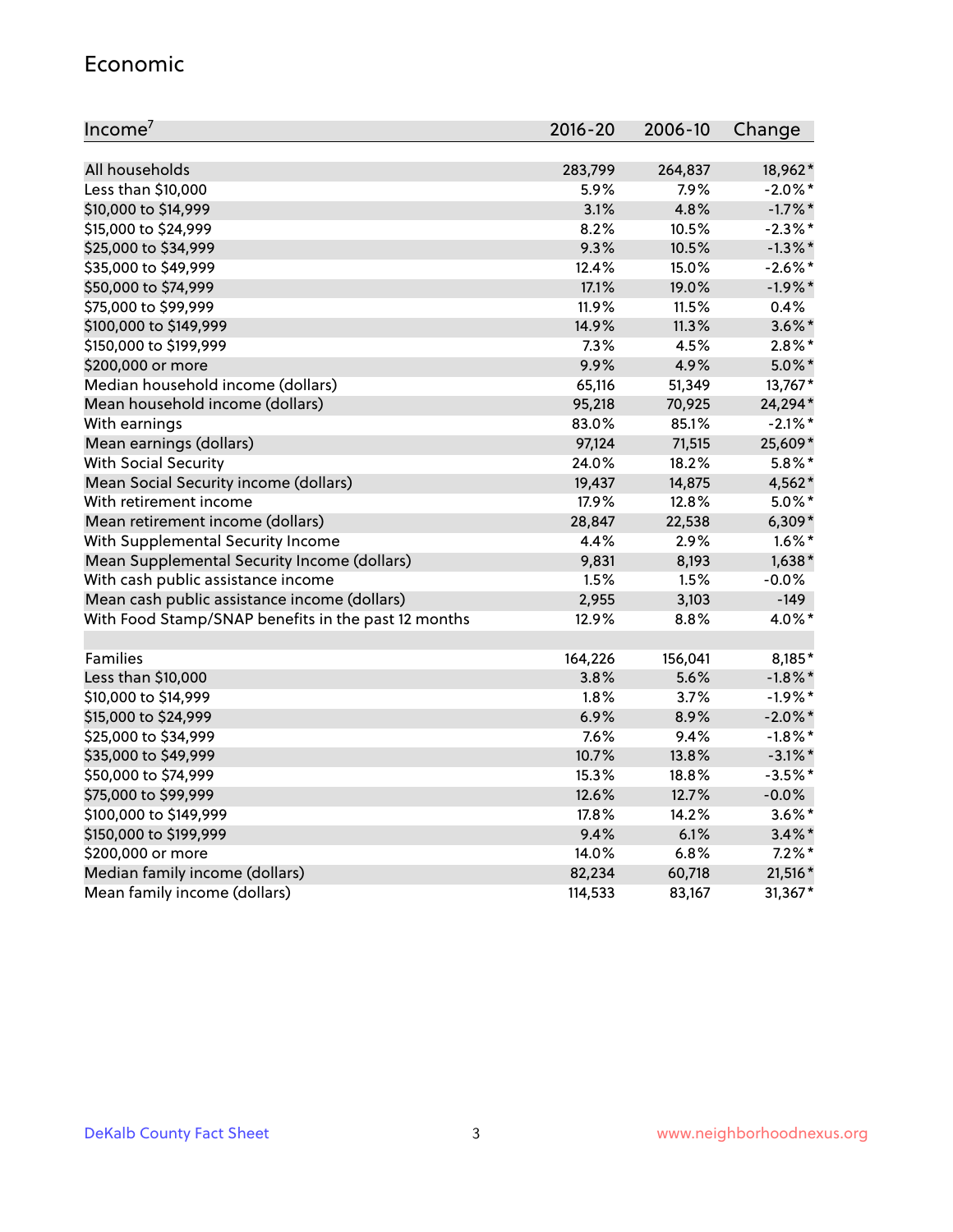### Economic, continued...

| Income, continued <sup>8</sup>                                        | $2016 - 20$ | 2006-10 | Change      |
|-----------------------------------------------------------------------|-------------|---------|-------------|
|                                                                       |             |         |             |
| Nonfamily households                                                  | 119,573     | 108,796 | 10,777*     |
| Median nonfamily income (dollars)                                     | 47,141      | 39,007  | 8,134*      |
| Mean nonfamily income (dollars)                                       | 65,710      | 51,282  | 14,428*     |
| Median earnings for workers (dollars)                                 | 37,688      | 31,447  | $6,241*$    |
| Median earnings for male full-time, year-round workers<br>(dollars)   | 52,550      | 43,663  | 8,887*      |
| Median earnings for female full-time, year-round workers<br>(dollars) | 48,718      | 40,288  | 8,430*      |
| Per capita income (dollars)                                           | 37,523      | 28,412  | $9,111*$    |
| Families and People Below Poverty Level <sup>9</sup>                  | $2016 - 20$ | 2006-10 | Change      |
|                                                                       |             |         |             |
| <b>All families</b>                                                   | 10.3%       | 12.4%   | $-2.0\%$ *  |
| With related children under 18 years                                  | 16.2%       | 18.3%   | $-2.1\%$ *  |
| With related children under 5 years only                              | 10.8%       | 16.2%   | $-5.4\%$ *  |
| Married couple families                                               | 5.2%        | 5.5%    | $-0.3%$     |
| With related children under 18 years                                  | 8.3%        | 8.4%    | $-0.0%$     |
| With related children under 5 years only                              | 6.2%        | 6.2%    | 0.0%        |
| Families with female householder, no husband present                  | 21.3%       | 25.3%   | $-4.1\%$ *  |
| With related children under 18 years                                  | 28.5%       | 31.3%   | $-2.8%$     |
| With related children under 5 years only                              | 21.1%       | 35.2%   | $-14.1\%$ * |
| All people                                                            | 14.4%       | 16.1%   | $-1.7%$ *   |
| Under 18 years                                                        | 22.4%       | 24.2%   | $-1.9%$ *   |
| Related children under 18 years                                       | 22.2%       | 23.8%   | $-1.7%$     |
| Related children under 5 years                                        | 22.8%       | 26.3%   | $-3.6\%$ *  |
| Related children 5 to 17 years                                        | 21.9%       | 22.8%   | $-0.9%$     |
| 18 years and over                                                     | 12.0%       | 13.4%   | $-1.5%$ *   |
| 18 to 64 years                                                        | 12.4%       | 13.7%   | $-1.3\%$ *  |
| 65 years and over                                                     | 9.5%        | 11.2%   | $-1.7%$ *   |
| People in families                                                    | 12.9%       | 14.6%   | $-1.7\%$ *  |
| Unrelated individuals 15 years and over                               | 19.2%       | 21.0%   | $-1.8\%$ *  |
|                                                                       |             |         |             |
| Non-Hispanic white people                                             | 5.9%        | 7.0%    | $-1.1\%$ *  |
| Black or African-American people                                      | 17.2%       | 18.4%   | $-1.2%$     |
| Asian people                                                          | 18.0%       | 20.3%   | $-2.3%$     |
| Hispanic or Latino people                                             | 21.9%       | 29.2%   | $-7.3\%$ *  |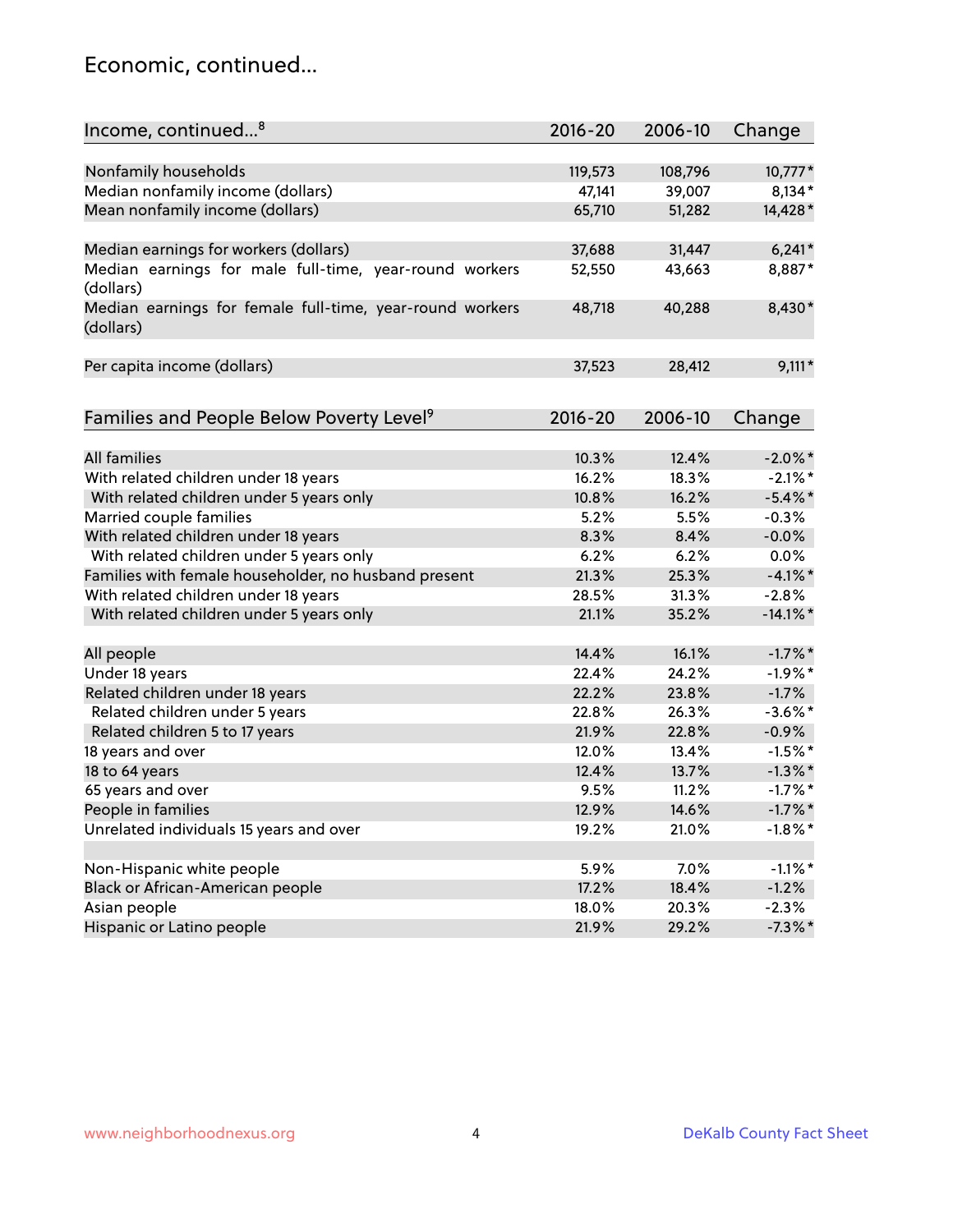## Employment

| Employment Status <sup>10</sup>                                                               | 2010        | 2020    | Change     |
|-----------------------------------------------------------------------------------------------|-------------|---------|------------|
| In Labor Force                                                                                | 395,683     | 363,001 | 363,001    |
| <b>Unemployment Rate</b>                                                                      | 8.0%        | 10.8%   | $-2.8%$    |
| Industry <sup>11</sup>                                                                        | $2016 - 20$ | 2006-10 | Change     |
| Civilian employed population 16 years and over                                                | 384,519     | 337,587 | 46,932*    |
| Agriculture, forestry, fishing and hunting, and mining                                        | 0.3%        | 0.1%    | $0.2\% *$  |
| Construction                                                                                  | 4.4%        | 6.4%    | $-2.1\%$ * |
| Manufacturing                                                                                 | 6.2%        | 6.3%    | $-0.1%$    |
| Wholesale trade                                                                               | 2.7%        | 3.0%    | $-0.4\%$ * |
| Retail trade                                                                                  | 10.3%       | 10.1%   | 0.2%       |
| Transportation and warehousing, and utilities                                                 | 7.1%        | 6.1%    | $1.1\%$ *  |
| Information                                                                                   | 3.6%        | 4.5%    | $-0.9%$ *  |
| Finance and insurance, and real estate and rental and leasing                                 | 7.0%        | 7.6%    | $-0.5%$ *  |
| Professional, scientific, and management, and administrative<br>and waste management services | 17.2%       | 14.3%   | $2.9\%$ *  |
| Educational services, and health care and social assistance                                   | 22.6%       | 21.7%   | $0.9\%$ *  |
| Arts, entertainment, and recreation, and accommodation and<br>food services                   | 9.3%        | 8.9%    | 0.4%       |
| Other services, except public administration                                                  | 4.7%        | 4.8%    | $-0.2%$    |
| <b>Public administration</b>                                                                  | 4.6%        | 6.1%    | $-1.5%$ *  |
| Occupation <sup>12</sup>                                                                      | $2016 - 20$ | 2006-10 | Change     |
| Civilian employed population 16 years and over                                                | 384,519     | 337,587 | 46,932*    |
| Management, business, science, and arts occupations                                           | 46.3%       | 41.9%   | $4.3\%$ *  |
| Service occupations                                                                           | 15.1%       | 15.1%   | $-0.0\%$   |
| Sales and office occupations                                                                  | 20.9%       | 25.5%   | $-4.6\%$ * |
| Natural<br>resources,<br>construction,<br>and<br>maintenance                                  | 5.6%        | 7.7%    | $-2.1\%$ * |
| occupations                                                                                   |             |         |            |
| Production, transportation, and material moving occupations                                   | 12.2%       | 9.7%    | $2.5%$ *   |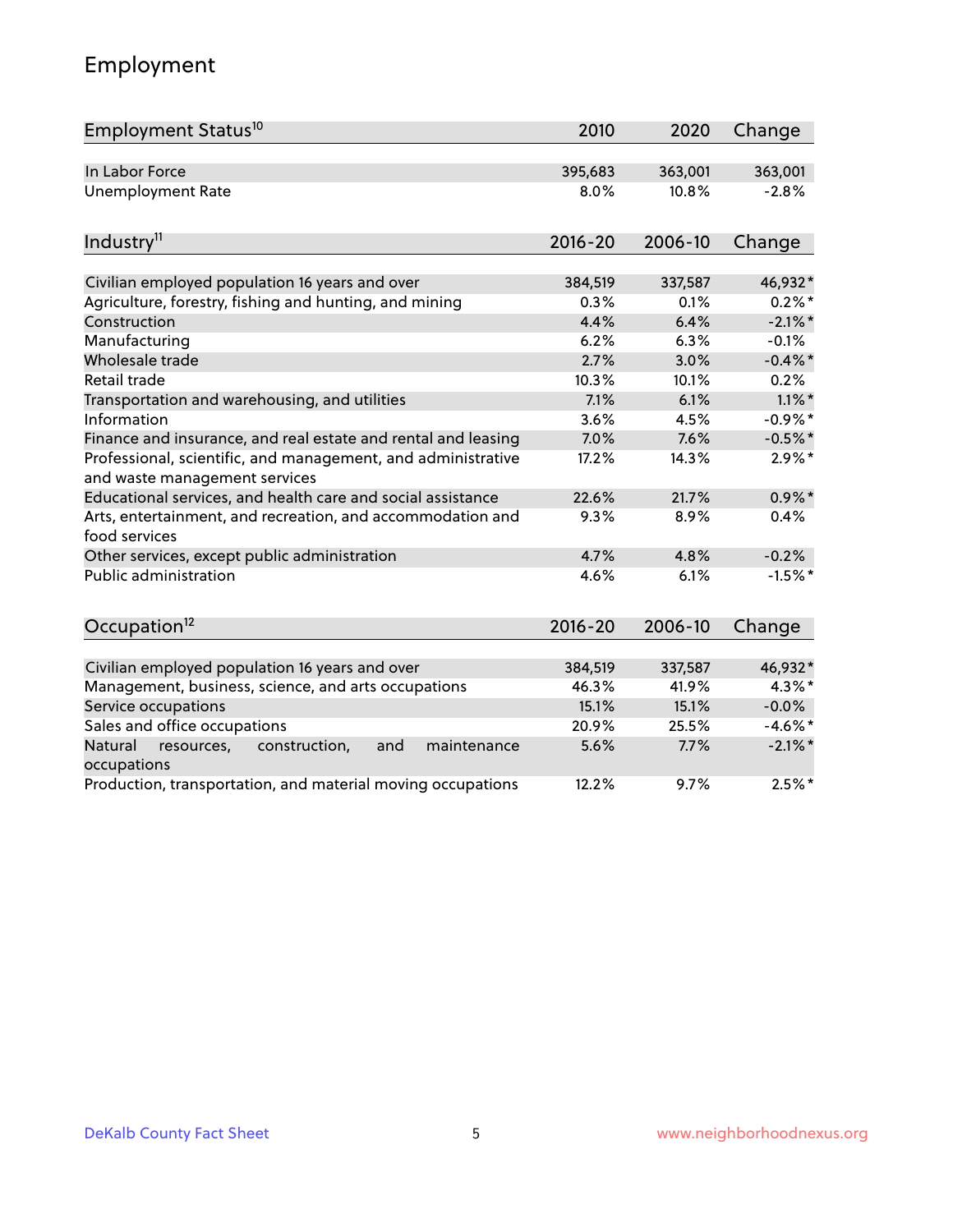## Employment, continued...

| Class of Worker <sup>13</sup>                          | 2016-20 | 2006-10 | Change     |
|--------------------------------------------------------|---------|---------|------------|
| Civilian employed population 16 years and over         | 384,519 | 337,587 | 46,932*    |
| Private wage and salary workers                        | 82.7%   | 78.7%   | 4.0%*      |
| <b>Government workers</b>                              | 12.8%   | 15.6%   | $-2.8\%$ * |
| Self-employed in own not incorporated business workers | 4.5%    | 5.5%    | $-1.0\%$ * |
| Unpaid family workers                                  | 0.1%    | 0.2%    | $-0.1\%$ * |
| Job Flows <sup>14</sup>                                | 2019    | 2010    | Change     |
|                                                        |         |         |            |
| Total Jobs in county                                   | 332,283 | 304,773 | 27,510     |
| Held by residents of county                            | 28.9%   | 29.1%   | $-0.1\%$ * |
| Held by non-residents of county                        | 71.1%   | 70.9%   | $0.1\%$ *  |
| Jobs by Industry Sector <sup>15</sup>                  | 2019    | 2010    | Change     |
|                                                        |         |         |            |
| Total Jobs in county                                   | 332,283 | 304,773 | 27,510     |
| <b>Goods Producing sectors</b>                         | 7.5%    | 7.2%    | $0.3\%$ *  |
| Trade, Transportation, and Utilities sectors           | 20.4%   | 21.1%   | $-0.7%$ *  |
| All Other Services sectors                             | 72.1%   | 71.7%   | $0.4\%$ *  |
|                                                        |         |         |            |
| Total Jobs in county held by county residents          | 96,170  | 88,604  | 7,566      |
| <b>Goods Producing sectors</b>                         | 6.6%    | 5.4%    | $1.2\%$ *  |
| Trade, Transportation, and Utilities sectors           | 15.8%   | 14.3%   | $1.5\%$ *  |
| All Other Services sectors                             | 77.6%   | 80.3%   | $-2.7\%$ * |
| Jobs by Earnings <sup>16</sup>                         | 2019    | 2010    | Change     |
| Total Jobs in county                                   | 332,283 | 304,773 | 27,510     |
| Jobs with earnings \$1250/month or less                | 19.9%   | 22.0%   | $-2.1\%$ * |
| Jobs with earnings \$1251/month to \$3333/month        | 30.0%   | 34.7%   | $-4.7%$ *  |
| Jobs with earnings greater than \$3333/month           | 50.1%   | 43.3%   | $6.8\%$ *  |
|                                                        |         |         |            |
| Total Jobs in county held by county residents          | 96,170  | 88,604  | 7,566      |
| Jobs with earnings \$1250/month or less                | 21.2%   | 23.0%   | $-1.9%$ *  |
| Jobs with earnings \$1251/month to \$3333/month        | 33.6%   | 37.8%   | $-4.2%$ *  |
| Jobs with earnings greater than \$3333/month           | 45.2%   | 39.2%   | $6.1\%$ *  |
| Jobs by Age of Worker <sup>17</sup>                    | 2019    | 2010    | Change     |
|                                                        |         |         |            |
| Total Jobs in county                                   | 332,283 | 304,773 | 27,510     |
| Jobs with workers age 29 or younger                    | 21.1%   | 19.9%   | $1.2\%$ *  |
| Jobs with workers age 30 to 54                         | 56.8%   | 62.4%   | $-5.6\%$ * |
| Jobs with workers age 55 or older                      | 22.1%   | 17.7%   | 4.4%*      |
| Total Jobs in county held by county residents          | 96,170  | 88,604  | 7,566      |
| Jobs with workers age 29 or younger                    | 21.1%   | 19.9%   | $1.3\%$ *  |
| Jobs with workers age 30 to 54                         | 55.4%   | 60.5%   | $-5.2%$ *  |
| Jobs with workers age 55 or older                      | 23.5%   | 19.6%   | $3.9\%$ *  |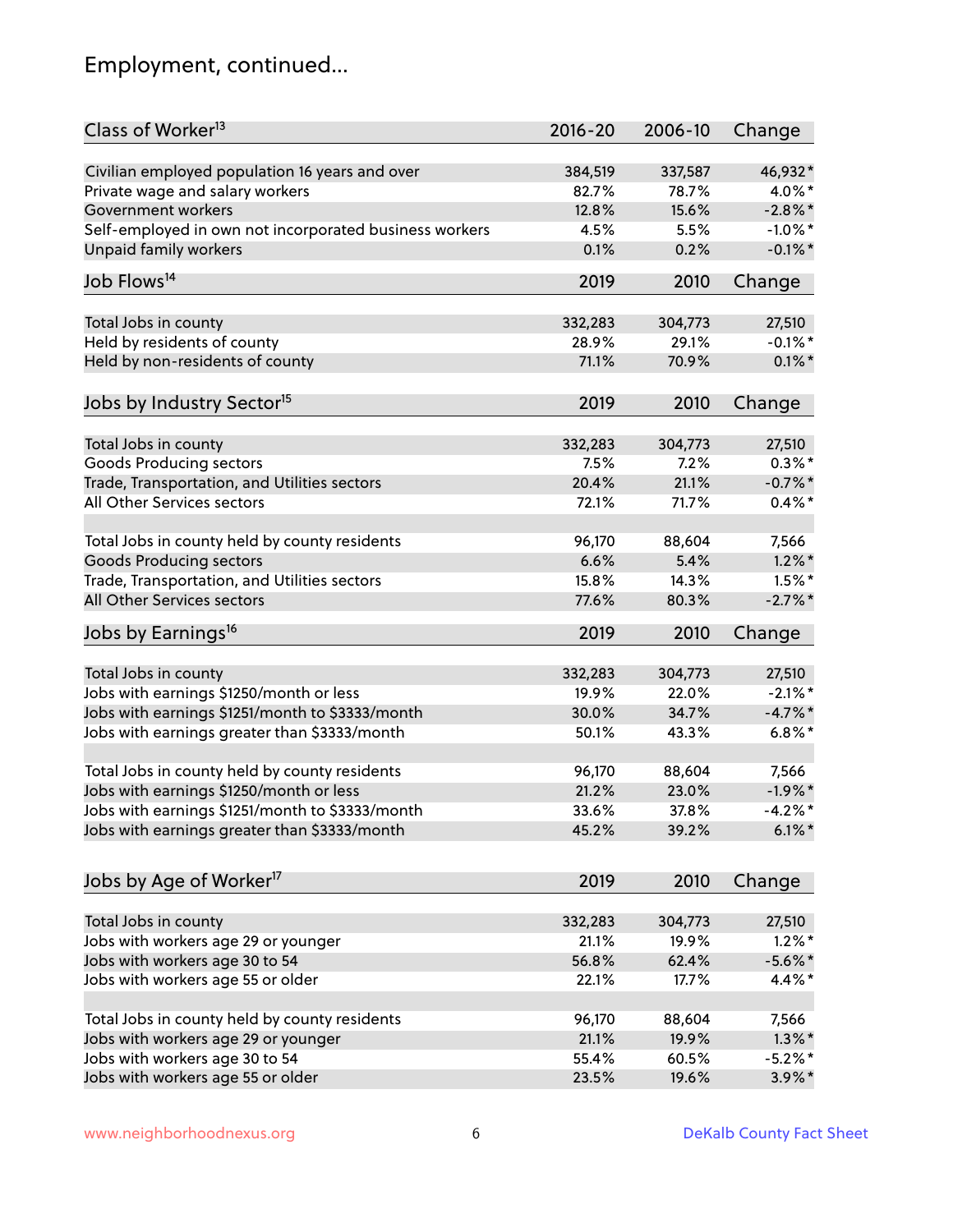#### Education

| Early Learning <sup>18</sup>                        |             |         | 2022       |
|-----------------------------------------------------|-------------|---------|------------|
| Licensed Capacity of Early Learning Centers         |             |         | 27,304     |
| Licenced capacity per 1,000 children ages 0-4       |             |         | 529.8      |
| School Enrollment <sup>19</sup>                     | 2022        | 2010    | Change     |
|                                                     |             |         |            |
| <b>Enrolled in Public School</b>                    | 102,610     | 105,705 | $-3,095$   |
| White                                               | 13.8%       | 11.9%   | 1.9%       |
| <b>Black or African-American</b>                    | 57.5%       | 71.3%   | $-13.8%$   |
| Asian                                               | 6.1%        | 4.1%    | 1.9%       |
| Native American                                     | 0.4%        | 0.2%    | 0.2%       |
| Pacific Islander                                    | 0.1%        | 0.1%    | 0.1%       |
| <b>Biracial or Multi-Racial</b>                     | 2.9%        | 1.6%    | 1.3%       |
| Hispanic or Latino                                  | 19.1%       | 10.7%   | 8.4%       |
| Georgia Milestones: 3rd Grade Reading <sup>20</sup> |             |         | 2019       |
|                                                     |             |         |            |
| Number of Students Tested                           |             |         | 8,421      |
| Proficient or Distinguished                         |             |         | 36.2%      |
| Georgia Milestones: 8th Grade Math <sup>21</sup>    |             |         | 2019       |
| Number of Students Tested                           |             |         | 7,435      |
|                                                     |             |         | 32.4%      |
| Proficient or Distinguished                         |             |         |            |
| Graduation Rates <sup>22</sup>                      | 2021        | 2012    | Change     |
| Cohort                                              | 7,234       | 8,627   | $-1,393$   |
| <b>High School Graduation Rate</b>                  | 76.7%       | 57.7%   | 19.0%      |
|                                                     |             |         |            |
| Educational Attainment <sup>23</sup>                | $2016 - 20$ | 2006-10 | Change     |
| Population 25 years and over                        | 515,835     | 449,183 | 66,652*    |
| Less than 9th grade                                 | 4.3%        | 5.5%    | $-1.1\%$ * |
| 9th to 12th grade, no diploma                       | 5.4%        | 6.7%    | $-1.3\%$ * |
| High school graduate (includes equivalency)         | 20.6%       | 22.7%   | $-2.1\%$ * |
| Some college, no degree                             | 16.8%       | 20.0%   | $-3.1\%$ * |
| Associate's degree                                  | $7.2\%$     | 6.5%    | $0.7\%$ *  |
| Bachelor's degree                                   | 25.9%       | 23.6%   | $2.3\%$ *  |
| Graduate or professional degree                     | 19.7%       | 15.1%   | $4.6\%$ *  |
|                                                     |             |         |            |
| Percent high school graduate or higher              | 90.3%       | 87.9%   | $2.4\%$ *  |
| Percent bachelor's degree or higher                 | 45.6%       | 38.7%   | $6.9\%$ *  |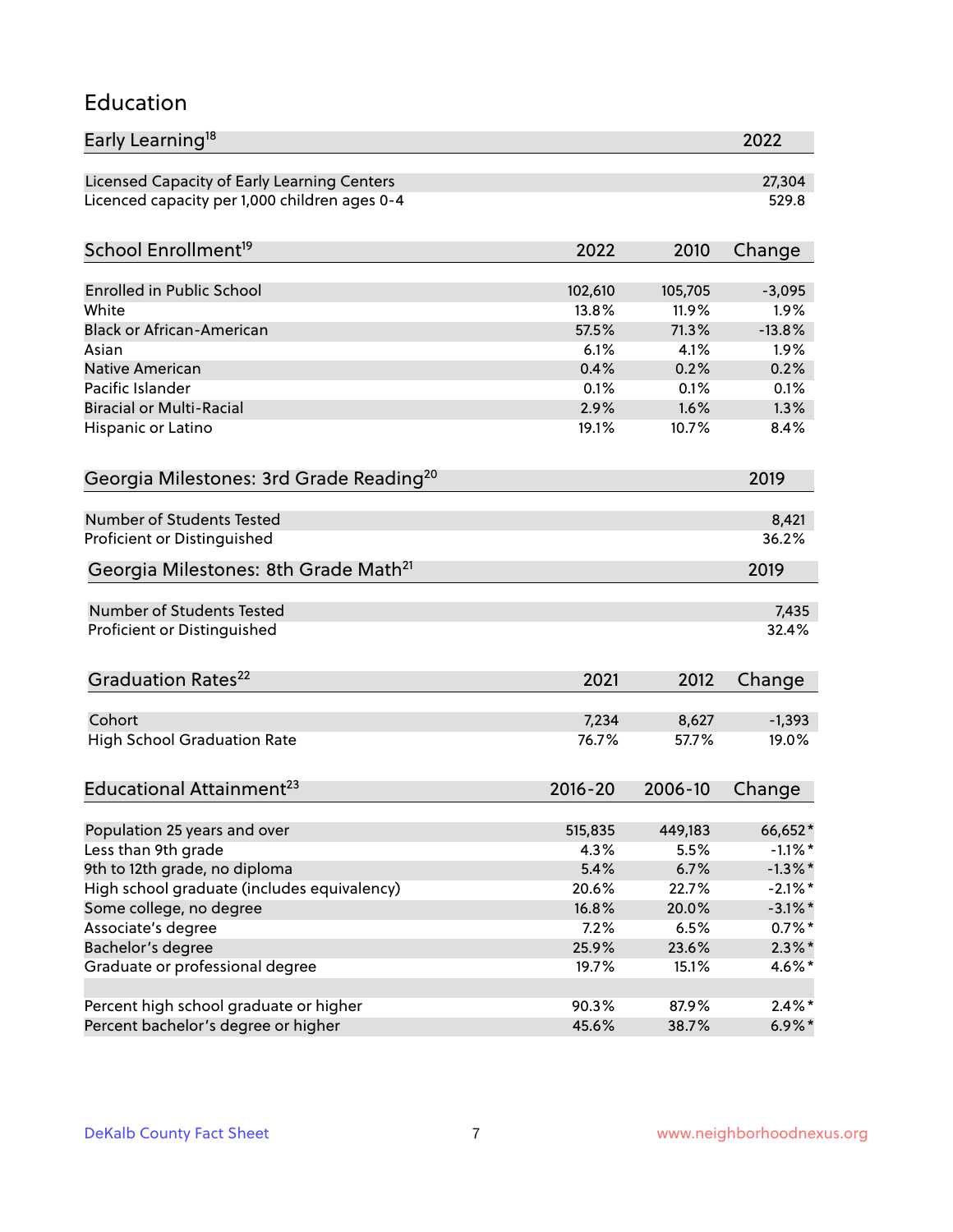### Housing

| Households by Type <sup>24</sup>                     | 2016-20     | 2006-10 | Change     |
|------------------------------------------------------|-------------|---------|------------|
|                                                      |             |         |            |
| <b>Total households</b>                              | 283,799     | 264,837 | 18,962*    |
| Family households (families)                         | 57.9%       | 58.9%   | $-1.1\%$ * |
| With own children under 18 years                     | 25.3%       | 28.5%   | $-3.2\%$ * |
| Married-couple family                                | 36.7%       | 36.5%   | 0.2%       |
| With own children of the householder under 18 years  | 15.4%       | 16.1%   | $-0.7%$ *  |
| Male householder, no wife present, family            | 4.6%        | 4.8%    | $-0.2%$    |
| With own children of the householder under 18 years  | 1.9%        | 2.1%    | $-0.2%$    |
| Female householder, no husband present, family       | 16.6%       | 17.7%   | $-1.0\%$ * |
| With own children of the householder under 18 years  | 8.0%        | 10.3%   | $-2.3\%$ * |
| Nonfamily households                                 | 42.1%       | 41.1%   | $1.1\%$ *  |
| Householder living alone                             | 33.9%       | 33.4%   | 0.5%       |
| 65 years and over                                    | 9.3%        | 6.0%    | $3.3\%$ *  |
| Households with one or more people under 18 years    | 29.0%       | 32.5%   | $-3.5%$ *  |
| Households with one or more people 65 years and over | 23.8%       | 16.1%   | $7.7\%$ *  |
|                                                      |             |         |            |
| Average household size                               | 2.62        | 2.53    | $0.08*$    |
| Average family size                                  | 3.45        | 3.29    | $0.16*$    |
| Housing Occupancy <sup>25</sup>                      | $2016 - 20$ | 2006-10 | Change     |
|                                                      |             |         |            |
| Total housing units                                  | 314,430     | 301,996 | 12,434*    |
| Occupied housing units                               | 90.3%       | 87.7%   | $2.6\%$ *  |
| Vacant housing units                                 | 9.7%        | 12.3%   | $-2.6\%$ * |
| Homeowner vacancy rate                               | 1.8         | 4.3     | $-2.5*$    |
| Rental vacancy rate                                  | 6.7         | 11.4    | $-4.7*$    |
| Units in Structure <sup>26</sup>                     | $2016 - 20$ | 2006-10 | Change     |
|                                                      | 314,430     | 301,996 | 12,434*    |
| Total housing units<br>1-unit, detached              | 56.7%       | 56.8%   | $-0.1%$    |
|                                                      |             |         |            |
| 1-unit, attached                                     | 7.5%        | 6.2%    | $1.3\%$ *  |
| 2 units                                              | 1.0%        | 1.3%    | $-0.3%$ *  |
| 3 or 4 units                                         | 3.7%        | 4.3%    | $-0.5%$ *  |
| 5 to 9 units                                         | 8.1%        | 11.1%   | $-3.0\%$ * |
| 10 to 19 units                                       | 9.2%        | 10.5%   | $-1.2%$ *  |
| 20 or more units                                     | 13.2%       | 9.4%    | $3.8\%$ *  |
| Mobile home                                          | 0.6%        | 0.5%    | 0.1%       |
| Boat, RV, van, etc.                                  | 0.0%        | 0.0%    | $-0.0\%$   |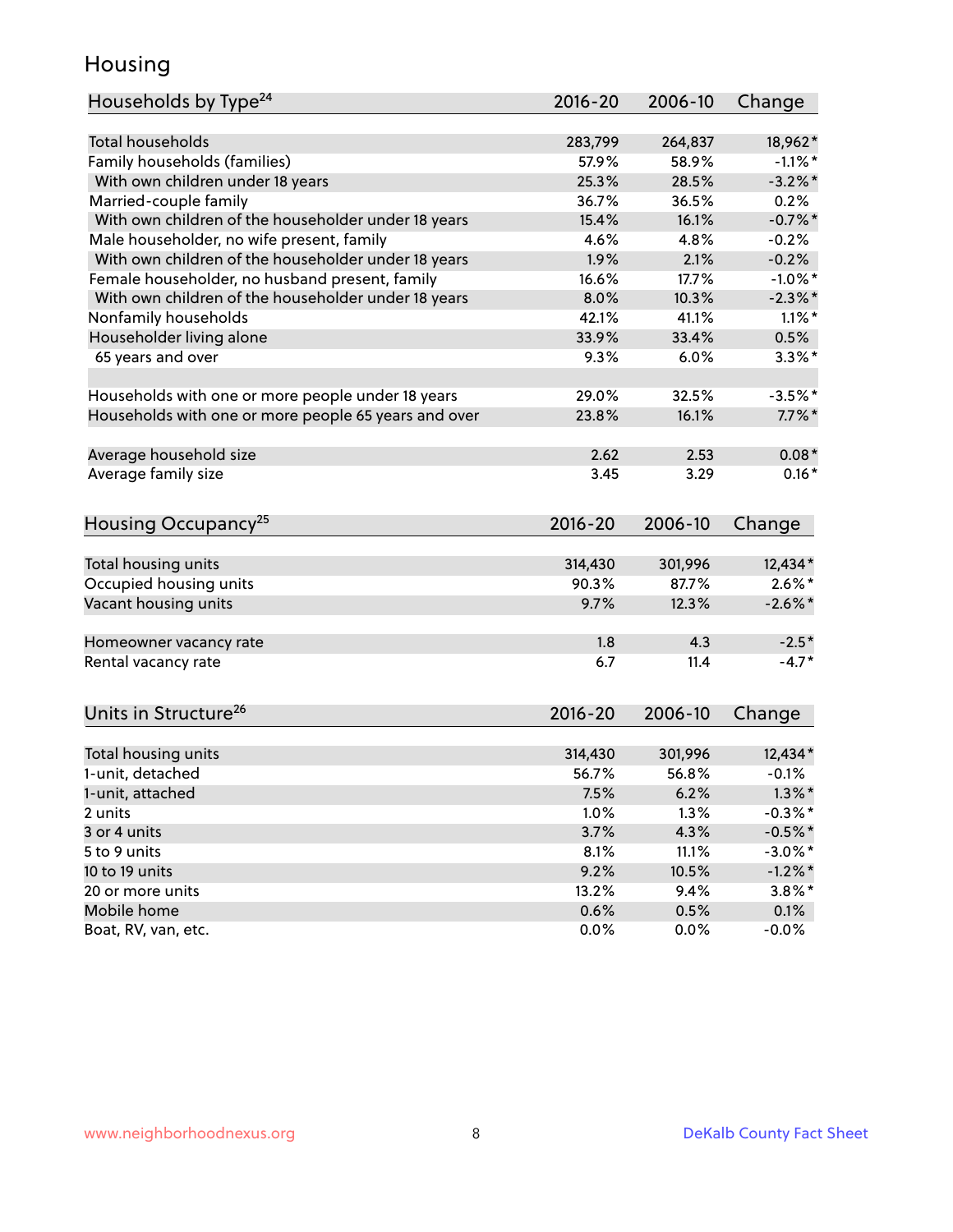## Housing, Continued...

| Year Structure Built <sup>27</sup>             | 2016-20     | 2006-10 | Change     |
|------------------------------------------------|-------------|---------|------------|
| Total housing units                            | 314,430     | 301,996 | 12,434*    |
| Built 2014 or later                            | 3.2%        | (X)     | (X)        |
| Built 2010 to 2013                             | 2.0%        | (X)     | (X)        |
| Built 2000 to 2009                             | 15.8%       | 16.2%   | $-0.4%$    |
| Built 1990 to 1999                             | 15.0%       | 14.4%   | 0.6%       |
| Built 1980 to 1989                             | 15.7%       | 18.4%   | $-2.7%$ *  |
| Built 1970 to 1979                             | 18.1%       | 17.9%   | 0.2%       |
| Built 1960 to 1969                             | 14.2%       | 15.6%   | $-1.4\%$ * |
| Built 1950 to 1959                             | 9.4%        | 10.1%   | $-0.7%$ *  |
| Built 1940 to 1949                             | 3.3%        | 3.5%    | $-0.3%$    |
| Built 1939 or earlier                          | 3.3%        | 3.8%    | $-0.5%$ *  |
| Housing Tenure <sup>28</sup>                   | $2016 - 20$ | 2006-10 | Change     |
| Occupied housing units                         | 283,799     | 264,837 | 18,962*    |
| Owner-occupied                                 | 55.7%       | 58.6%   | $-2.9\%$ * |
| Renter-occupied                                | 44.3%       | 41.4%   | $2.9\%*$   |
| Average household size of owner-occupied unit  | 2.67        | 2.56    | $0.11*$    |
| Average household size of renter-occupied unit | 2.55        | 2.49    | $0.06*$    |
| Residence 1 Year Ago <sup>29</sup>             | 2016-20     | 2006-10 | Change     |
| Population 1 year and over                     | 746,247     | 675,213 | 71,034*    |
| Same house                                     | 83.9%       | 78.9%   | $5.1\%$ *  |
| Different house in the U.S.                    | 15.2%       | 20.2%   | $-5.0\%$ * |
| Same county                                    | 7.5%        | 10.5%   | $-3.0\%$ * |
| Different county                               | 7.7%        | 9.7%    | $-2.0\%$ * |
| Same state                                     | 4.6%        | 6.2%    | $-1.6\%$ * |
| Different state                                | 3.1%        | 3.5%    | $-0.4%$    |
| Abroad                                         | 0.9%        | 1.0%    | $-0.1%$    |
| Value of Housing Unit <sup>30</sup>            | 2016-20     | 2006-10 | Change     |
| Owner-occupied units                           | 158,102     | 155,105 | 2,997*     |
| Less than \$50,000                             | 3.1%        | 1.9%    | $1.2\%$ *  |
| \$50,000 to \$99,999                           | 8.6%        | 6.9%    | $1.7\%$ *  |
| \$100,000 to \$149,999                         | 15.4%       | 23.1%   | $-7.7\%$ * |
| \$150,000 to \$199,999                         | 15.6%       | 21.5%   | $-5.9\%$ * |
| \$200,000 to \$299,999                         | 18.6%       | 19.9%   | $-1.4\%$ * |
| \$300,000 to \$499,999                         | 22.8%       | 18.8%   | 4.0%*      |
| \$500,000 to \$999,999                         | 14.3%       | 6.8%    | $7.5\%$ *  |
| \$1,000,000 or more                            | 1.7%        | 1.0%    | $0.6\% *$  |
| Median (dollars)                               | 235,300     | 190,000 | 45,300*    |
| Mortgage Status <sup>31</sup>                  | 2016-20     | 2006-10 | Change     |
| Owner-occupied units                           | 158,102     | 155,105 | 2,997*     |
| Housing units with a mortgage                  | 73.0%       | 80.7%   | $-7.7%$ *  |
| Housing units without a mortgage               | 27.0%       | 19.3%   | $7.7\%$ *  |
|                                                |             |         |            |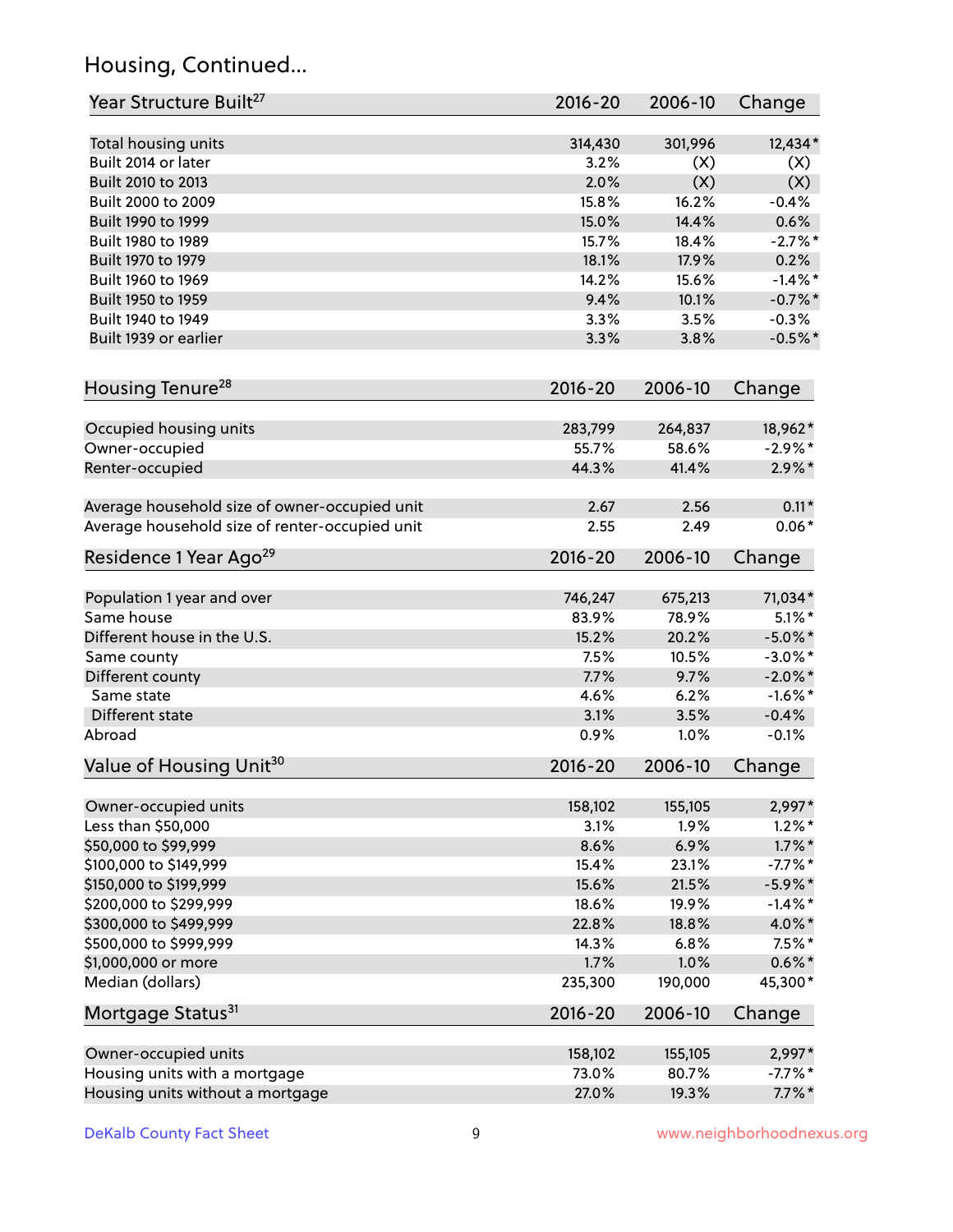## Housing, Continued...

| Selected Monthly Owner Costs <sup>32</sup>                                            | $2016 - 20$ | 2006-10 | Change      |
|---------------------------------------------------------------------------------------|-------------|---------|-------------|
| Housing units with a mortgage                                                         | 115,381     | 125,156 | $-9,775*$   |
| Less than \$300                                                                       | 0.1%        | 0.1%    | $0.0\%$     |
| \$300 to \$499                                                                        | 0.9%        | 0.8%    | 0.1%        |
| \$500 to \$999                                                                        | 12.7%       | 11.0%   | $1.7\%$ *   |
| \$1,000 to \$1,499                                                                    | 30.2%       | 32.3%   | $-2.1\%$ *  |
| \$1,500 to \$1,999                                                                    | 23.1%       | 26.6%   | $-3.5%$ *   |
| \$2,000 to \$2,999                                                                    | 21.0%       | 20.5%   | 0.4%        |
| \$3,000 or more                                                                       | 12.1%       | 8.7%    | $3.4\%$ *   |
| Median (dollars)                                                                      | 1,613       | 1,592   | $21*$       |
| Housing units without a mortgage                                                      | 42,721      | 29,949  | 12,772*     |
| Less than \$150                                                                       | 1.0%        | 1.0%    | $-0.1%$     |
| \$150 to \$249                                                                        | 4.7%        | 6.1%    | $-1.4\%$ *  |
| \$250 to \$349                                                                        | 11.9%       | 15.3%   | $-3.3\%$ *  |
| \$350 to \$499                                                                        | 23.7%       | 28.1%   | $-4.4\%$ *  |
| \$500 to \$699                                                                        | 27.5%       | 25.8%   | 1.7%        |
| \$700 or more                                                                         | 31.3%       | 23.7%   | $7.6\%$ *   |
| Median (dollars)                                                                      | 564         | 498     | $66*$       |
| Selected Monthly Owner Costs as a Percentage of<br>Household Income <sup>33</sup>     | $2016 - 20$ | 2006-10 | Change      |
| Housing units with a mortgage (excluding units where<br>SMOCAPI cannot be computed)   | 114,717     | 123,751 | $-9,034*$   |
| Less than 20.0 percent                                                                | 49.0%       | 31.3%   | 17.7%*      |
| 20.0 to 24.9 percent                                                                  | 15.3%       | 15.9%   | $-0.5%$     |
| 25.0 to 29.9 percent                                                                  | 9.1%        | 12.6%   | $-3.5%$ *   |
| 30.0 to 34.9 percent                                                                  | 6.0%        | 9.6%    | $-3.7\%$ *  |
| 35.0 percent or more                                                                  | 20.6%       | 30.6%   | $-10.1\%$ * |
| Not computed                                                                          | 664         | 1,405   | $-741*$     |
| Housing unit without a mortgage (excluding units where<br>SMOCAPI cannot be computed) | 42,216      | 29,616  | 12,600*     |
| Less than 10.0 percent                                                                | 50.1%       | 39.6%   | 10.5%*      |
| 10.0 to 14.9 percent                                                                  | 17.6%       | 20.1%   | $-2.5%$ *   |
| 15.0 to 19.9 percent                                                                  | 10.7%       | 11.0%   | $-0.3%$     |
| 20.0 to 24.9 percent                                                                  | 6.3%        | 6.9%    | $-0.6%$     |
| 25.0 to 29.9 percent                                                                  | 4.1%        | 4.1%    | $0.0\%$     |
| 30.0 to 34.9 percent                                                                  | 2.2%        | 4.8%    | $-2.6\%$ *  |
| 35.0 percent or more                                                                  | 9.0%        | 13.5%   | $-4.4\%$ *  |
| Not computed                                                                          | 505         | 333     | 172         |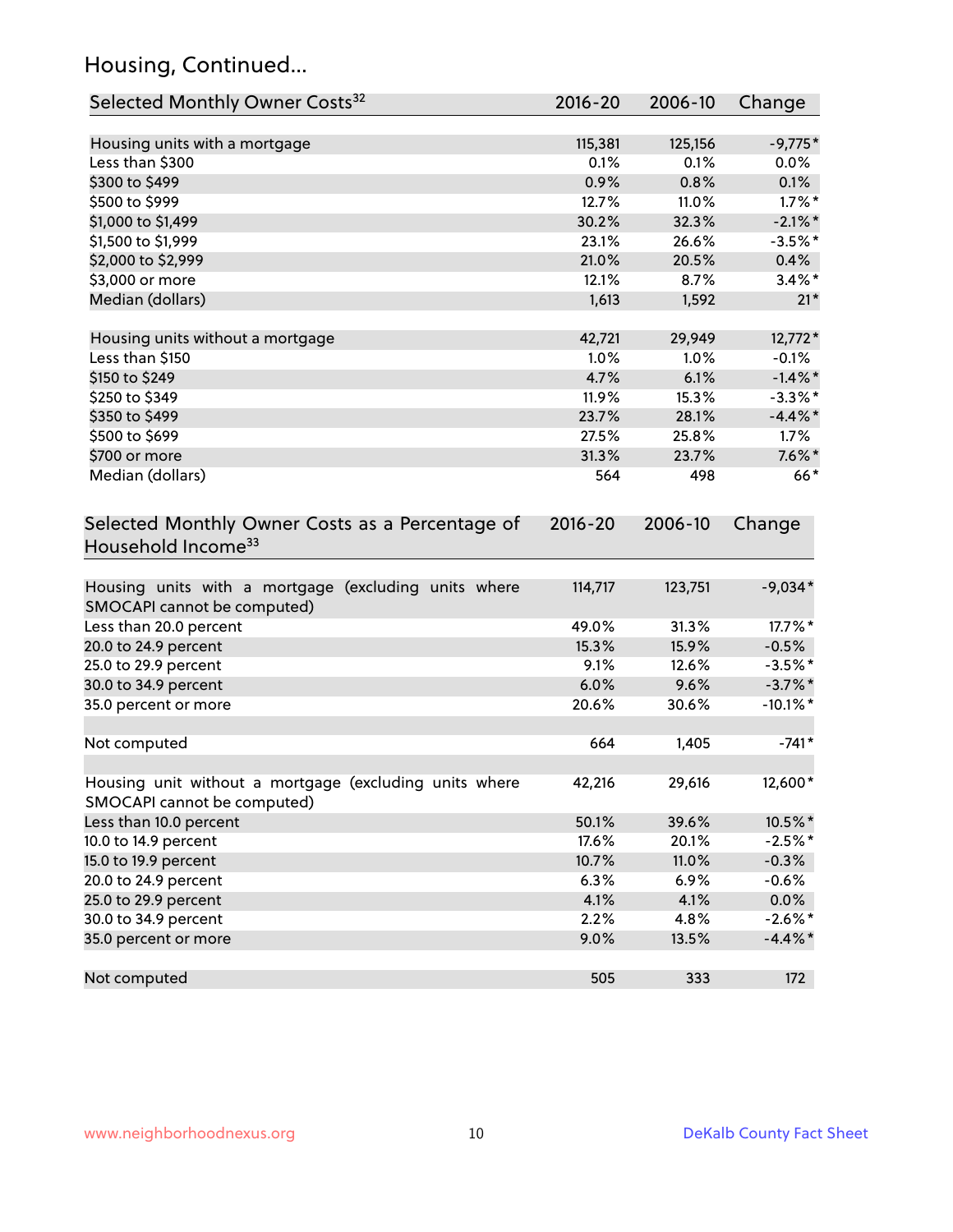## Housing, Continued...

| Gross Rent <sup>34</sup>                                                       | 2016-20     | $2006 - 10$ | Change      |
|--------------------------------------------------------------------------------|-------------|-------------|-------------|
|                                                                                |             |             |             |
| Occupied units paying rent                                                     | 122,964     | 106,952     | 16,012*     |
| Less than \$200                                                                | 0.7%        | 1.2%        | $-0.6%$ *   |
| \$200 to \$499                                                                 | 3.5%        | 4.1%        | $-0.7%$ *   |
| \$500 to \$749                                                                 | 4.7%        | 19.8%       | $-15.1\%$ * |
| \$750 to \$999                                                                 | 17.5%       | 36.0%       | $-18.5\%$ * |
| \$1,000 to \$1,499                                                             | 49.2%       | 31.0%       | 18.2%*      |
| \$1,500 to \$1,999                                                             | 19.1%       | 6.6%        | 12.5%*      |
| \$2,000 or more                                                                | 5.4%        | 1.2%        | $4.2\%$ *   |
| Median (dollars)                                                               | 1,224       | 922         | $302*$      |
| No rent paid                                                                   | 2,733       | 2,780       | $-47$       |
| Gross Rent as a Percentage of Household Income <sup>35</sup>                   | $2016 - 20$ | 2006-10     | Change      |
| Occupied units paying rent (excluding units where GRAPI<br>cannot be computed) | 119,599     | 103,271     | 16,328*     |
| Less than 15.0 percent                                                         | 10.9%       | 9.7%        | $1.2\%$ *   |
| 15.0 to 19.9 percent                                                           | 12.8%       | 11.3%       | $1.5%$ *    |
| 20.0 to 24.9 percent                                                           | 12.6%       | 12.7%       | $-0.1%$     |
| 25.0 to 29.9 percent                                                           | 10.7%       | 12.6%       | $-1.9\%$ *  |
| 30.0 to 34.9 percent                                                           | 9.7%        | 10.1%       | $-0.4%$     |
| 35.0 percent or more                                                           | 43.3%       | 43.6%       | $-0.4%$     |
| Not computed                                                                   | 6,098       | 6,461       | $-363$      |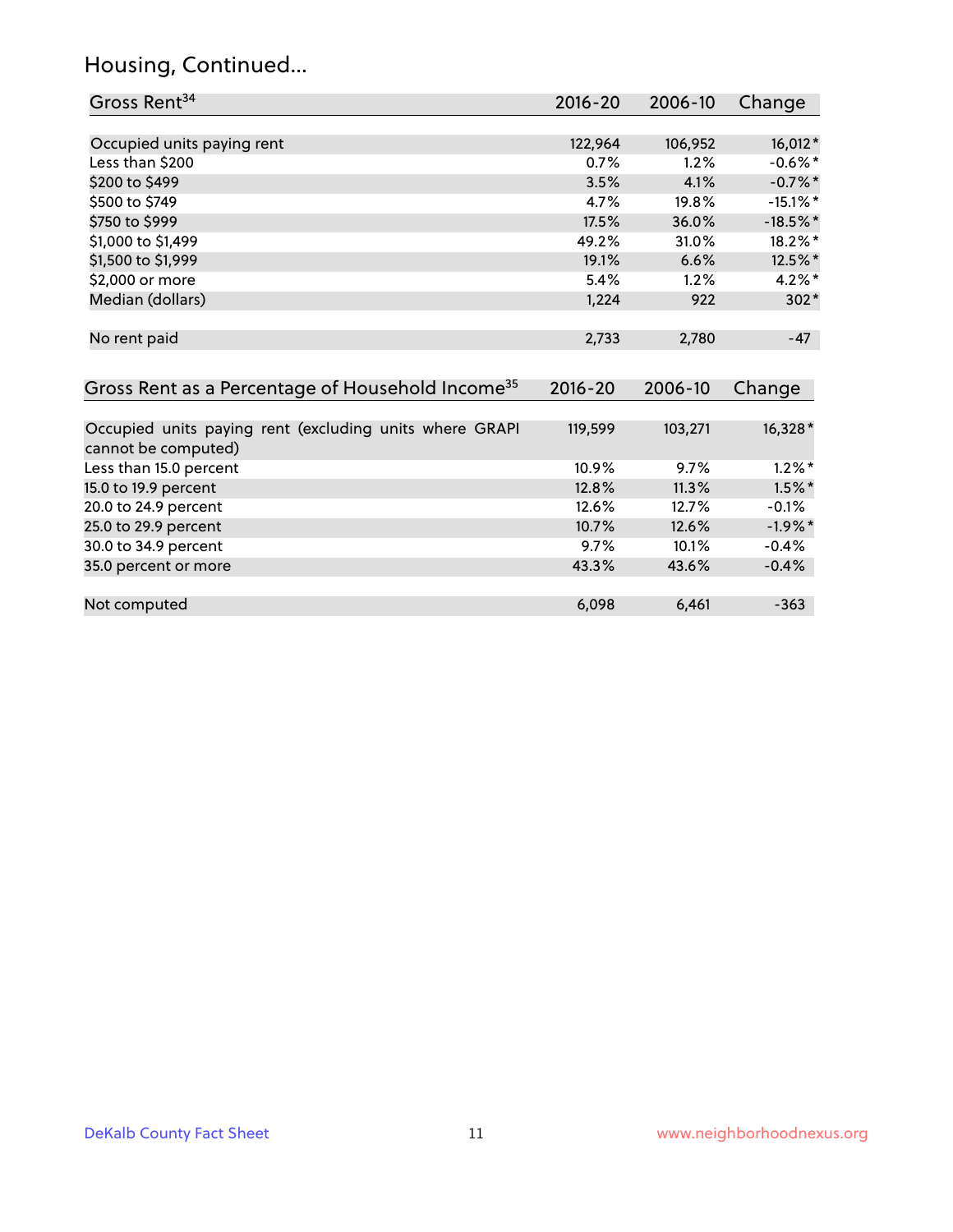## Community Involvement

| Voter Registration and Turnout <sup>36</sup> | 2020    |
|----------------------------------------------|---------|
|                                              |         |
| Active registered voters                     | 542,315 |
| Number voted in Presidential election        | 368.915 |
| Percent voted in Presidential election       | 68.0%   |

## Transportation

| Commuting to Work <sup>37</sup>           | 2016-20     | 2006-10 | Change     |
|-------------------------------------------|-------------|---------|------------|
|                                           |             |         |            |
| Workers 16 years and over                 | 374,644     | 328,355 | 46,289*    |
| Car, truck, or van - drove alone          | 69.6%       | 73.0%   | $-3.3\%$ * |
| Car, truck, or van - carpooled            | 10.0%       | 10.2%   | $-0.1%$    |
| Public transportation (excluding taxicab) | 6.6%        | 8.2%    | $-1.6\%$ * |
| Walked                                    | 1.5%        | 1.8%    | $-0.3%$    |
| Other means                               | $2.0\%$     | 2.1%    | $-0.1\%$   |
| Worked at home                            | 10.2%       | 4.8%    | $5.4\%$ *  |
| Mean travel time to work (minutes)        | 32.0        | 30.7    | $1.2*$     |
| Vehicles Available <sup>38</sup>          | $2016 - 20$ | 2006-10 | Change     |
| Occupied housing units                    | 283,799     | 264,837 | 18,962*    |
| No vehicles available                     | 8.5%        | 9.4%    | $-0.9\%$ * |
| 1 vehicle available                       | 39.6%       | 41.0%   | $-1.4\%$ * |
| 2 vehicles available                      | 36.5%       | 35.8%   | $0.7\%$    |
| 3 or more vehicles available              | 15.4%       | 13.8%   | $1.6\%$ *  |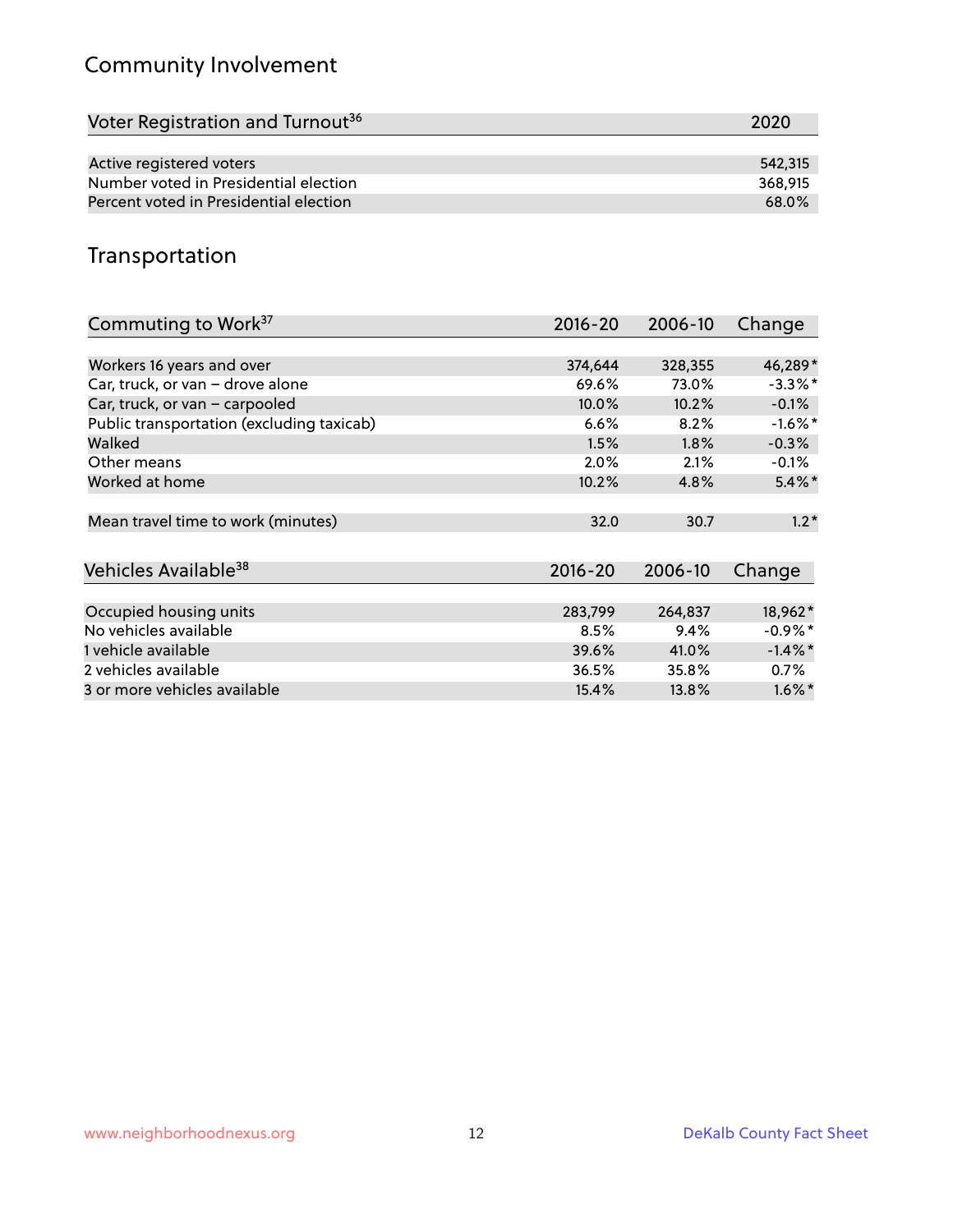#### Health

| Health Insurance coverage <sup>39</sup> | 2016-20 |
|-----------------------------------------|---------|
|                                         |         |

| Civilian Noninstitutionalized Population                | 749,223 |
|---------------------------------------------------------|---------|
| With health insurance coverage                          | 86.7%   |
| With private health insurance coverage                  | 65.2%   |
| With public health coverage                             | 29.9%   |
| No health insurance coverage                            | 13.3%   |
| Civilian Noninstitutionalized Population Under 19 years | 183,750 |
| No health insurance coverage                            | 7.1%    |
| Civilian Noninstitutionalized Population 19 to 64 years | 473,545 |
| In labor force:                                         | 386,332 |
| Employed:                                               | 361,605 |
| With health insurance coverage                          | 84.5%   |
| With private health insurance coverage                  | 38.6%   |
| With public coverage                                    | 6.2%    |
| No health insurance coverage                            | 15.5%   |
| Unemployed:                                             | 24,727  |
| With health insurance coverage                          | 58.7%   |
| With private health insurance coverage                  | 38.6%   |
| With public coverage                                    | 21.6%   |
| No health insurance coverage                            | 41.3%   |
| Not in labor force:                                     | 87,213  |
| With health insurance coverage                          | 78.0%   |
| With private health insurance coverage                  | 52.7%   |
| With public coverage                                    | 31.4%   |
| No health insurance coverage                            | 22.0%   |

## **Health Factors Most Recent**

| Premature Death (YPLL before age 75 per 100,000 population, age-adjusted) <sup>40</sup> | 7,301.7 |
|-----------------------------------------------------------------------------------------|---------|
| Average number of Physically Unhealthy Days <sup>41</sup>                               | 4.0     |
| Average number of Mentally Unhealthy Days <sup>42</sup>                                 | 4.7     |
| Low Birthweight Births <sup>43</sup>                                                    | 10.4%   |
| Diabetes Prevalence <sup>44</sup>                                                       | 12.3%   |
| HIV Prevalence (per 100,000 population) <sup>45</sup>                                   | 1,410.7 |
| Rate, Deduplicated ER Visits for Asthma, Ages 0-17 <sup>46</sup>                        | 1,318.4 |